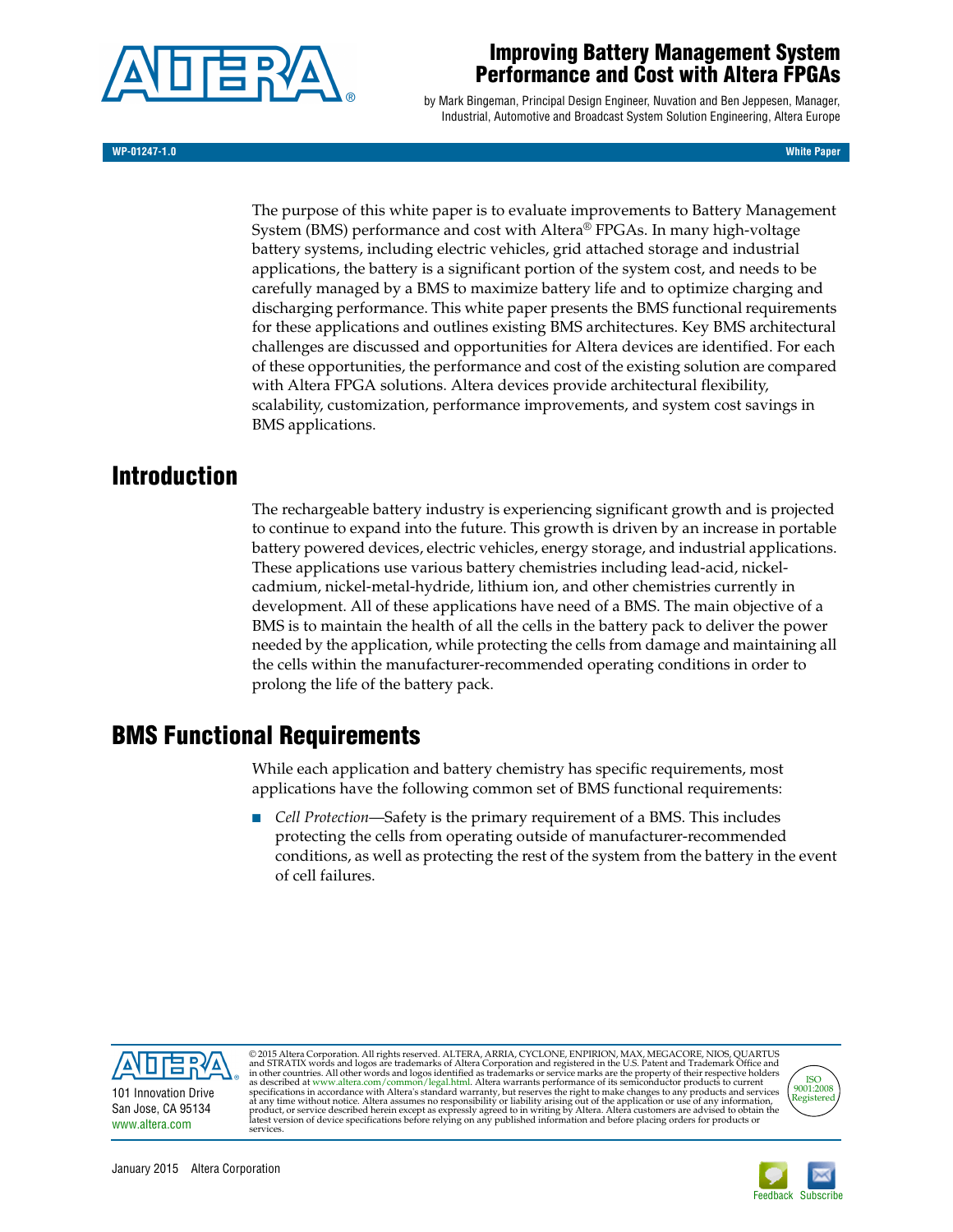Cell protection encompasses the following BMS elements:

- *Data acquisition* of cell voltages, temperatures, and current
- Data analysis to determine state of charge and state of health of the battery pack
- Communication of warnings and error conditions detected in the battery pack
- *Control* of external components to maintain cells within manufacturerrecommended conditions (e.g. fans, heaters), control of charger/inverter to delivery energy to the pack during charging or to the load during discharging, and control of components to isolate the battery pack in the event of a cell failure (contactors)
- *Charge and discharge control*
	- Inappropriate charging is the leading source of battery damage
	- The BMS must manage the rate of charging to maintain cells within manufacturer recommendations. For multi-cell battery chains, this includes cell balancing.
		- *Cell balancing* provides a way to compensate for weaker cells by equalizing the charge on all cells in the battery pack to extend battery life. Without cell balancing, weaker cells can be over-stressed on each charge/discharge cycle causing premature failure of the battery.
	- The BMS needs to determine the *state of charge* (SOC) of the battery to allow it to control the rate of charging and discharging.
- *SOC and state of health—Determination of the <i>SOC and state of health* (SOH) of the battery and/or the individual cells in the battery pack
	- The BMS needs to determine the SOC in order to report the capacity left in the battery – typically called the 'gas gauge'. SOC is also needed to control battery charging and discharging
	- SOC determination can be obtained using the following methods:
		- *Measure cell voltage to calculate SOC*. This can work well for battery chemistries such as Lead-Acid, for which voltage and capacity are fairly linearly related, but ineffective for other battery chemistries, such as Lithium-Ion, for which voltage is mostly flat over the battery capacity, except at the extremes, where it is very non-linear.
		- *Coulomb counting*. Integral over time of the current being delivered (or received) by the battery.
	- The available capacity of a battery depends on cell chemistry, charging times and discharge rates, as well as cell age and temperature. All of these factors need to be considered in the calculation of the SOC.
	- SOH is a figure of merit that represents the health of the battery as compared with a new battery. It includes factors such as voltage, charge capacitance, internal resistance, and self-discharge rate.
	- **1 There are no standards for calculating SOH. Measurements and** calculations to determine SOH are battery chemistry and application specific.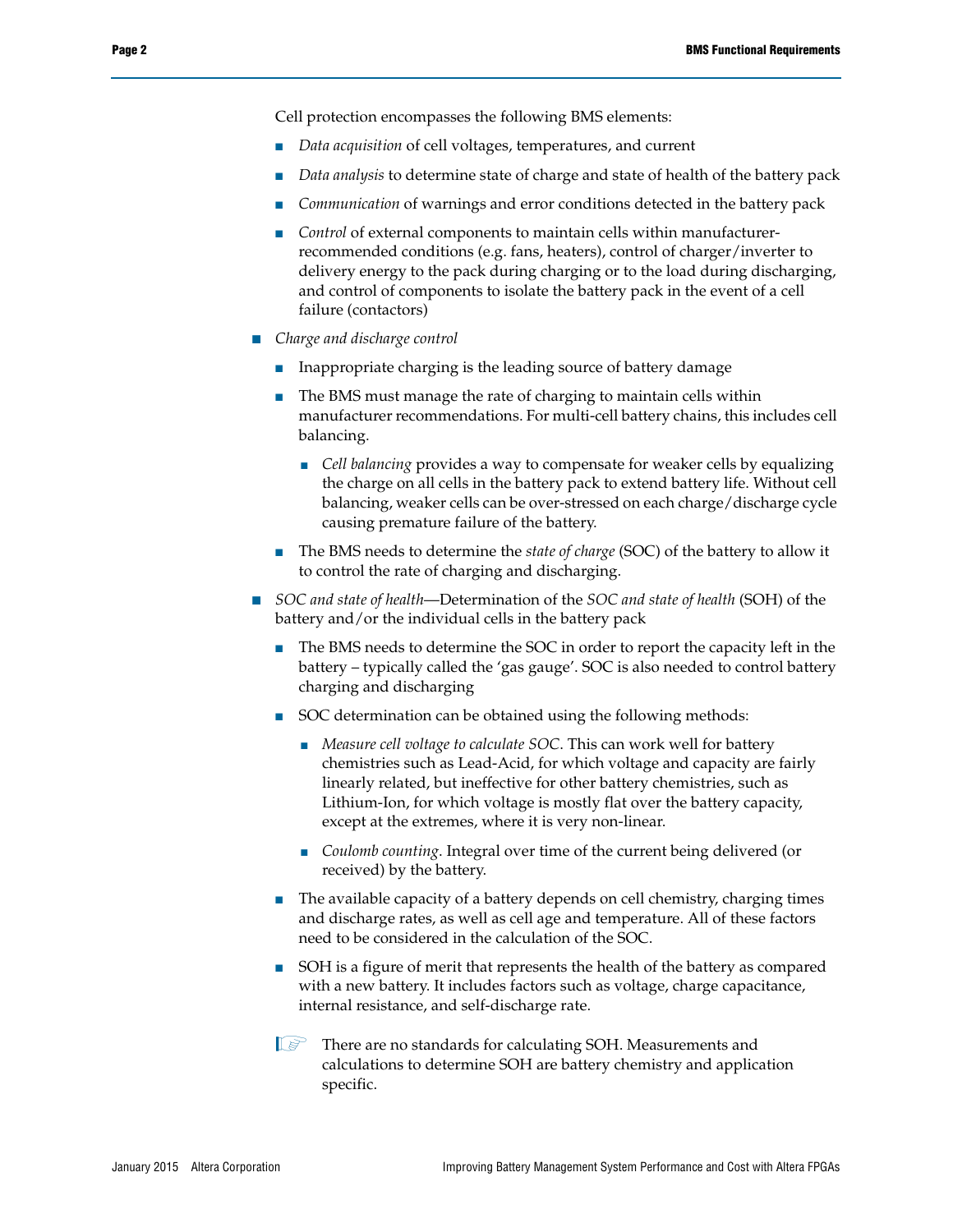#### ■ *History*

- The BMS needs to keep track of the age of the battery (the number of charge/discharge cycles), and must log when batteries are out of range of manufacturer-recommended operating conditions.
	- Minimum/maximum voltage, temperature, and maximum charge and discharge currents are important parameters to track
	- History can include cell serial numbers and manufacturing dates for traceability
- *Communication* 
	- Most applications require the BMS to communicate with external components including a power inverter/charger, environmental control units (e.g. fans, heaters), and system controllers.
	- Communication interfaces provides user access to BMS state and diagnostics information, as well as supports modifications of control parameters

### **BMS Architectures**

There are a number of different BMS architectures depending on the number of cells in the system and the needs of the application. These architectures can be divided into three main categories.

#### *Centralized BMS Architecture*

In the centralized BMS architecture, a single controller board is responsible for monitoring and controlling all the cells in the battery pack. Voltage levels for all cells in the battery along with temperature sensors distributed throughout the battery are all routed to the controller board, usually via a large number of wiring harnesses. The centralized BMS architecture is typically the most economical, but does not scale well, and requires extensive wiring from all the cells to the controller board. The centralized BMS architecture is well suited to battery packs with a small number of cells.

### *Distributed BMS Architecture*

In the Distributed BMS architecture, each cell in the battery has a slave board that measures and controls an individual cell. Slave boards are interconnected via a serial network and controlled by a master control board. A distributed BMS architecture is typically much easier to install than a centralized one. Each cell only has a pair of voltage signals and a temperature sensor to connect, and serial interface cables in and out. For battery packs with a large number of cells, the cost of a distributed system can be significantly higher than a centralized system.

#### *Modular BMS Architecture*

In the modular BMS architecture, each slave board monitors and controls a group of cells. A master control board interfaces with the slave boards via serial interfaces to control the functionality of the system. The modular BMS architecture provides a trade-off between the benefits and short-comings of centralized and distributed architectures. [Figure 1](#page-3-0) shows the topology of the modular BMS architecture.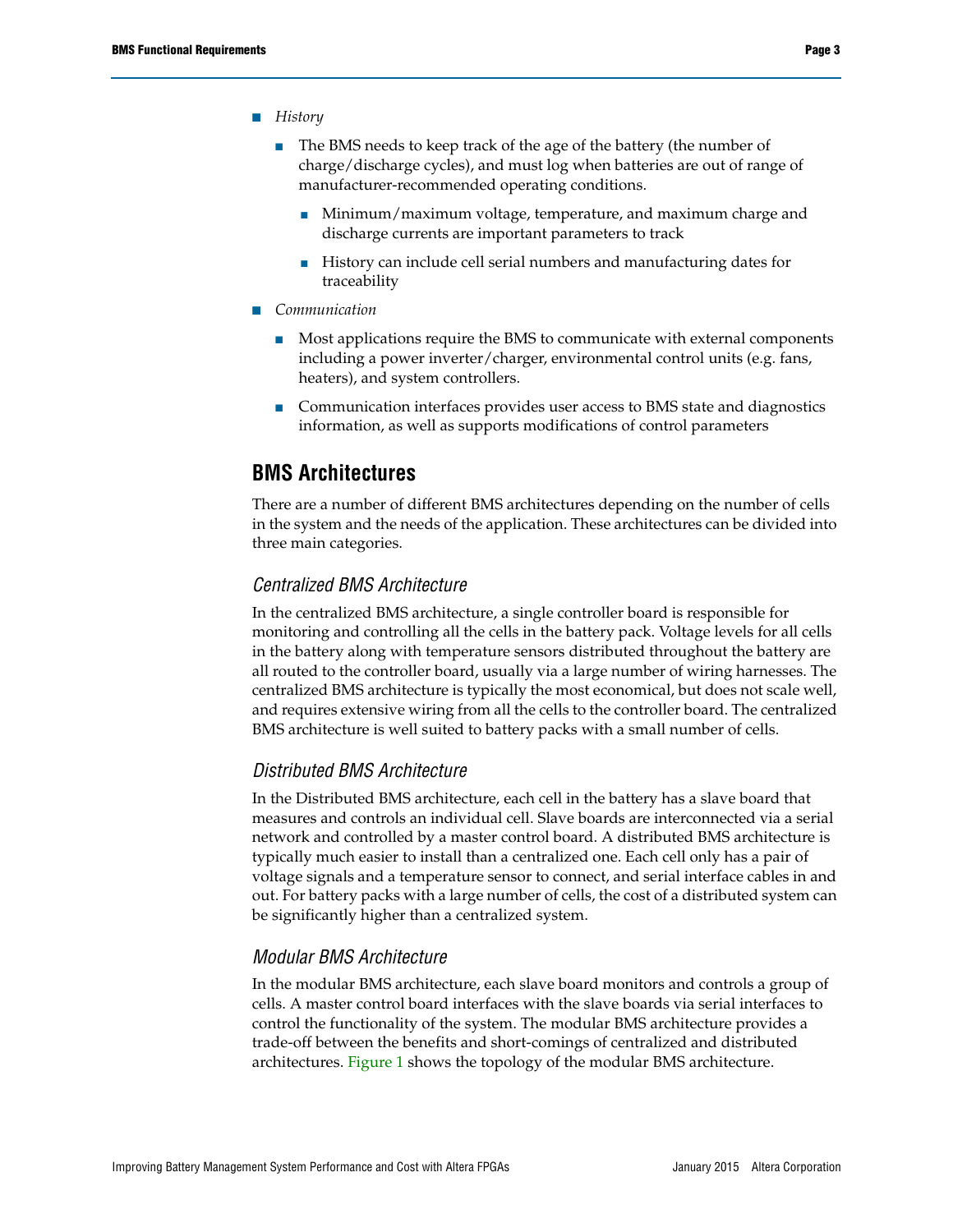

#### <span id="page-3-0"></span>**Figure 1. Master-Slave BMS Architecture**

In addition to the master-slave modular BMS architecture, there is also a peer-to-peer modular BMS architecture. In the Peer-to-Peer modular BMS architecture, there is no master board, and each peer board monitors and controls its own set of battery cells and communicates with other peer boards in the system. This architecture divides the software tasks amongst the peer boards, but does require additional software for communication and coordination among peers.

In addition to master-slave or peer-to-peer architectures, there are a number of serial network topologies that fall under the modular architecture category.

[Figure 2](#page-3-1) shows three different serial interface networks that may be used to interconnect the master control board and the slave boards.



<span id="page-3-1"></span>**Figure 2. Modular BMS Network Topologies**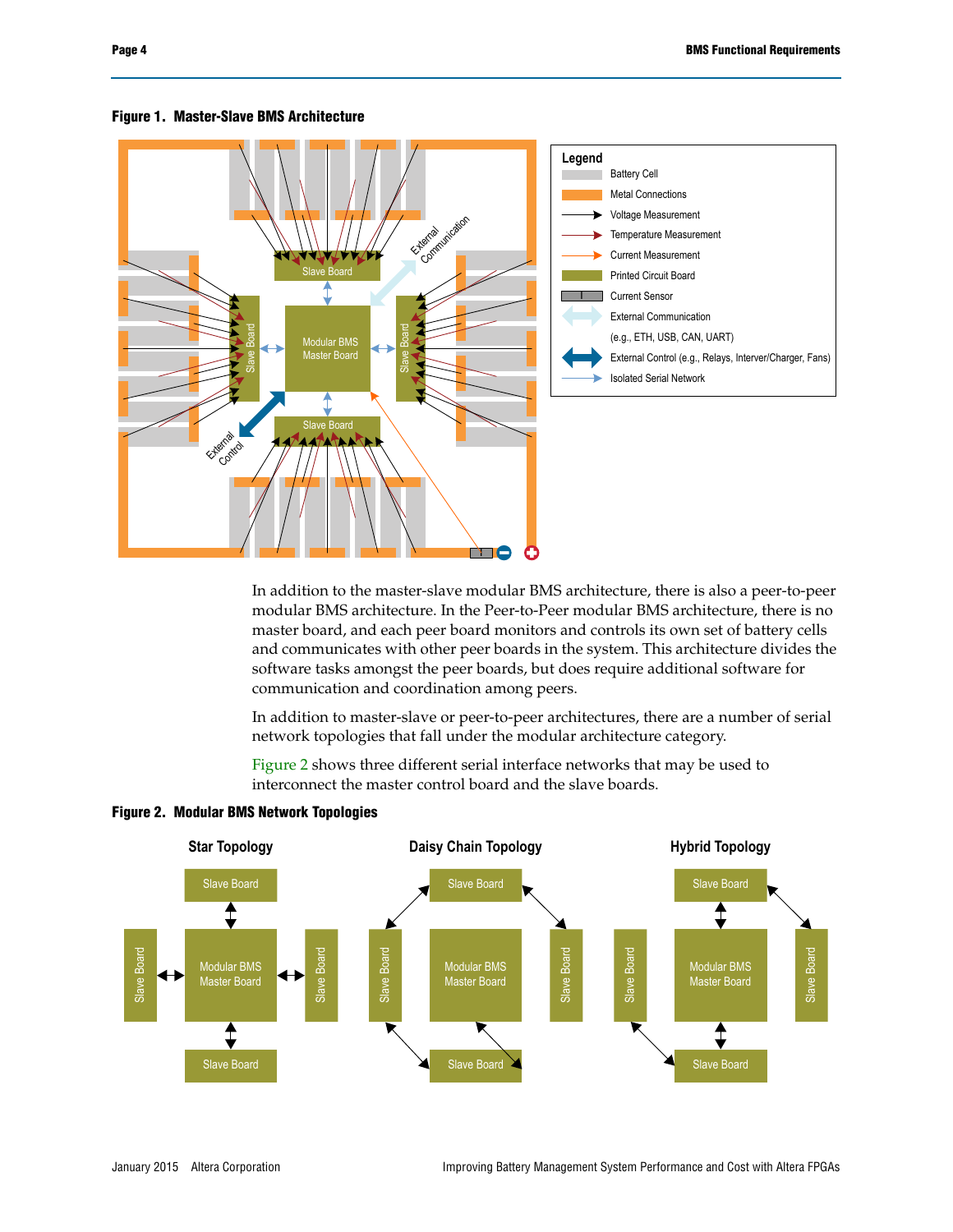The serial networks can be a star topology or a daisy chain topology or a hybrid of both network types, in which the master control board supports a number of serial daisy chain networks. The topology of the serial networks in the BMS depends on the application. Daisy chain networks provide scalability, but also increase the required serial network bandwidth for systems with a high number of slave boards.

## **BMS Functional Block Diagram**

[Figure 3](#page-4-0) shows the functional block diagram of a typical BMS.

<span id="page-4-0"></span>**Figure 3. BMS Functional Block Diagram**



On the left side of [Figure 3](#page-4-0) are the battery cells, current sensor and data acquisition portion of the BMS. The cell voltage and temperature measurements, and cell balancing are shown with a dotted box around these functions because there are various multicell battery monitor ICs that perform these functions with the addition of some external components. Similarly, there are ICs available that perform current measurement and coulomb counting.

On the right side of [Figure 3](#page-4-0) are the communication and control components of the BMS. Typically, a BMS communicates with a system controller, a power inverter/charger, and other components in a larger system. Communication interfaces, such as Ethernet, USB, CAN, and UART are typically used for these purposes.

- A BMS often includes external relays/contactors to connect the battery pack to the external load or to the charger. Relays or contactors are also used to disconnect the battery pack from the rest of the system in the case of cell failures or other safety issues.
- A BMS can control other system components, such as fans, heaters, alarms, and so on via user controllable general purpose input/output (GPIO) signals.
- A BMS also requires hardware fail-safe circuitry to protect the hardware and the battery in the case of a failure of the software components, or hardware components internal or external to the BMS.

The processor or control functional block is responsible for communicating with and controlling the data acquisition functional blocks and the external communication or control functional blocks.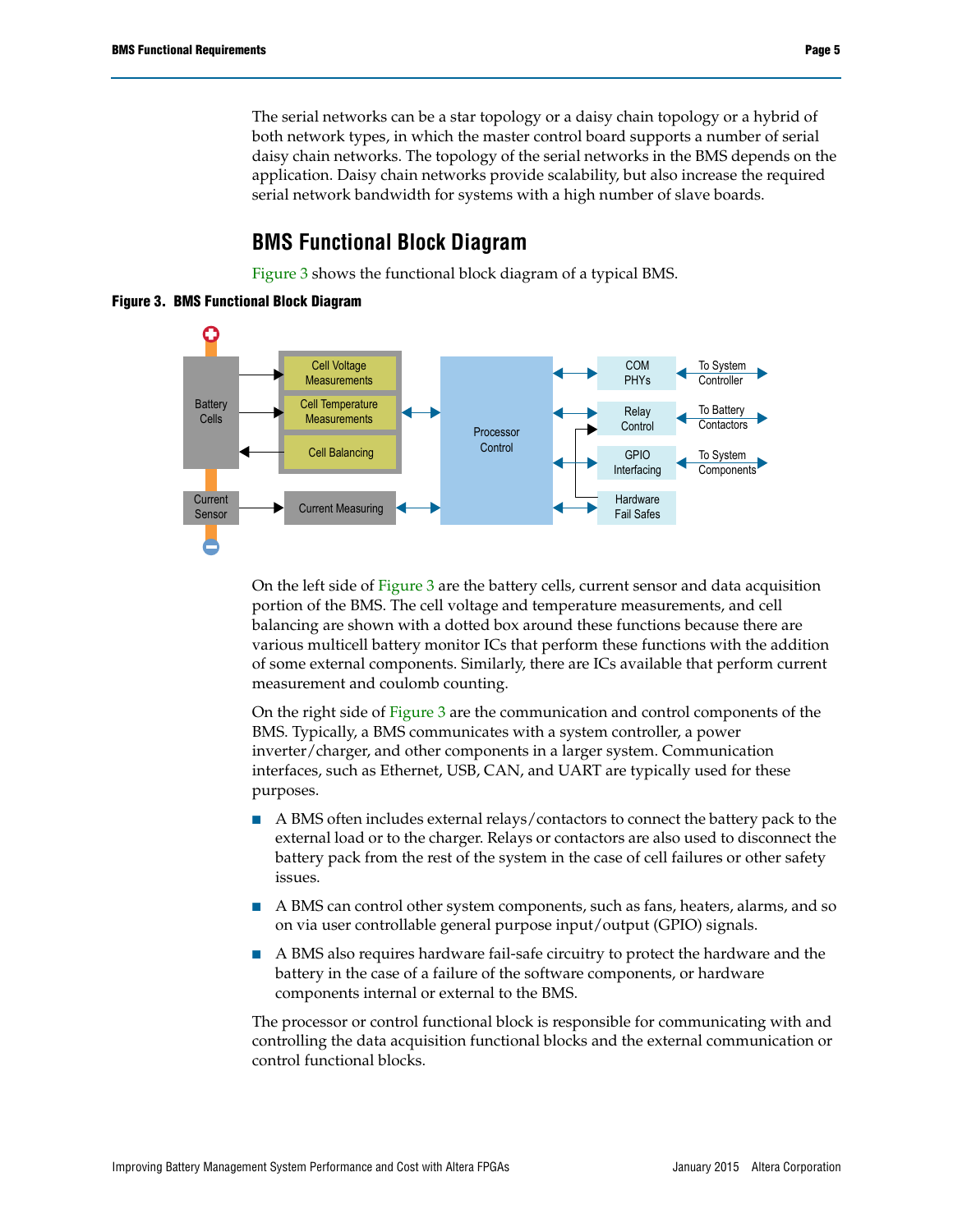The functional blocks in [Figure 3](#page-4-0) need to be implemented in each of the previously discussed BMS architectures. In the case of a centralized BMS architecture, all of the functional blocks are implemented on a single master control board. For the other BMS architectures, the functionality is divided among the various boards in the BMS. The division of this functionality and the communication interfaces between functional blocks for each of the BMS architectures provide opportunities for Altera's programmable devices.

## **BMS Design Challenges**

This section describes common challenges encountered when designing a BMS.

### **Scalability**

For markets such as energy storage and industrial applications, the number and types of battery cells may be significantly different from application to application. BMS products targeting these markets require an architecture that scales well with the number of battery cells in the system. There are three main areas to consider for scalability.

- *The number and types of boards, and interconnects between boards*. The distributed and modular architectures are well suited to scaling since smaller systems require only a few slave boards, and larger systems are supported with additional slave boards.
- The serial networks interconnecting the slave boards. Each serial network can only support a certain number of cells, due to signal integrity and bandwidth limitations. At the serial network bandwidth limit, additional cells can only be supported by decreasing the rate at which cell voltages and temperatures are received and control settings are calculated and transmitted. If this rate becomes too slow, the system can become difficult to control. Typically, this issue is addressed by adding more serial interfaces to the master control board. For very large BMS configurations, this can require 4, 8 or even more serial networks. This number of serial masters is not typically found in midrange microprocessor ICs.
- The amount of software processing. As the number of cells in the system increases, so does the amount of processing. For BMS architectures with a single main processing unit, the processor must be selected to support the largest system, or the sophistication of the data processing algorithms needs to be dialed back in larger systems to remain within the capabilities of the processor. In a peer-to-peer BMS architecture, the processing can be shared amongst the peers. However, even in this architecture, there is additional processing overhead for coordination between the peers that increases with each additional peer added to the system.

[Figure 4](#page-6-0) shows two possible solutions for scalability in the master-slave BMS architecture.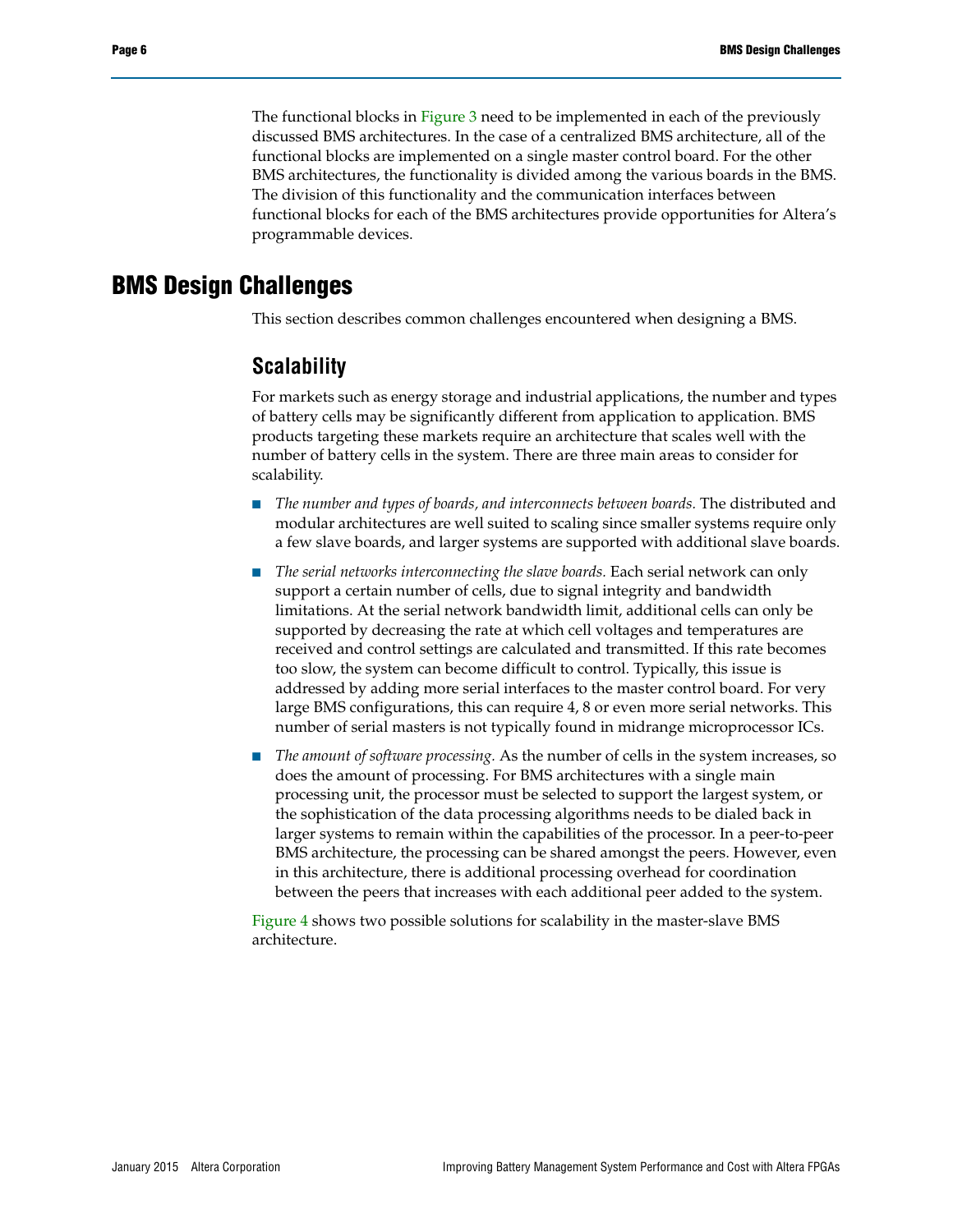

#### <span id="page-6-0"></span>**Figure 4. BMS Scalability**

When the number of slave boards required is greater than the capacity of the serial interface and/or the processing capacity of one master board, then in Solution 1, additional master boards can be added to support additional slave board networks. This requires communication and coordination between master boards. Typically, one master board will be the overall system master, and the remaining master boards slave to the overall system master. This solution scales well, but does require additional processing overhead for master board to master board communication, and can result in unused functionally on the additional master boards.

In Solution 2, a custom master board is used to support larger systems. This master board requires additional serial interfaces and more processing capacity. FPGA devices have a distinct advantage in this application, since they can easily support several serial interfaces and can instantiate more soft-core processors as needed to support the processing needs of the system. A common master board can scale with the needs of the system with FPGA device size migration in the same physical footprint. A common master board platform reduces design and development effort and provides a more cost-effective solution as compared with adding multiple master boards.

### **Isolation**

In many BMS applications, the number of cells connected in series can be quite high, resulting in significant differences in voltage among components in the system. These large voltage differences necessitate component-to-component isolation. In particular, the serial communication links between boards need to be isolated, typically via transformer coupling circuits. Even within each board, there are portions of the circuitry requiring isolation, such as current measuring, relay/contactor drivers, external communication and control interfaces, hardware failsafe circuitry, and power supplies. The division of functionality due to isolation requirements provides opportunities for low-cost FPGA and CPLD devices to replace a number of functionspecific ICs with a single programmable device.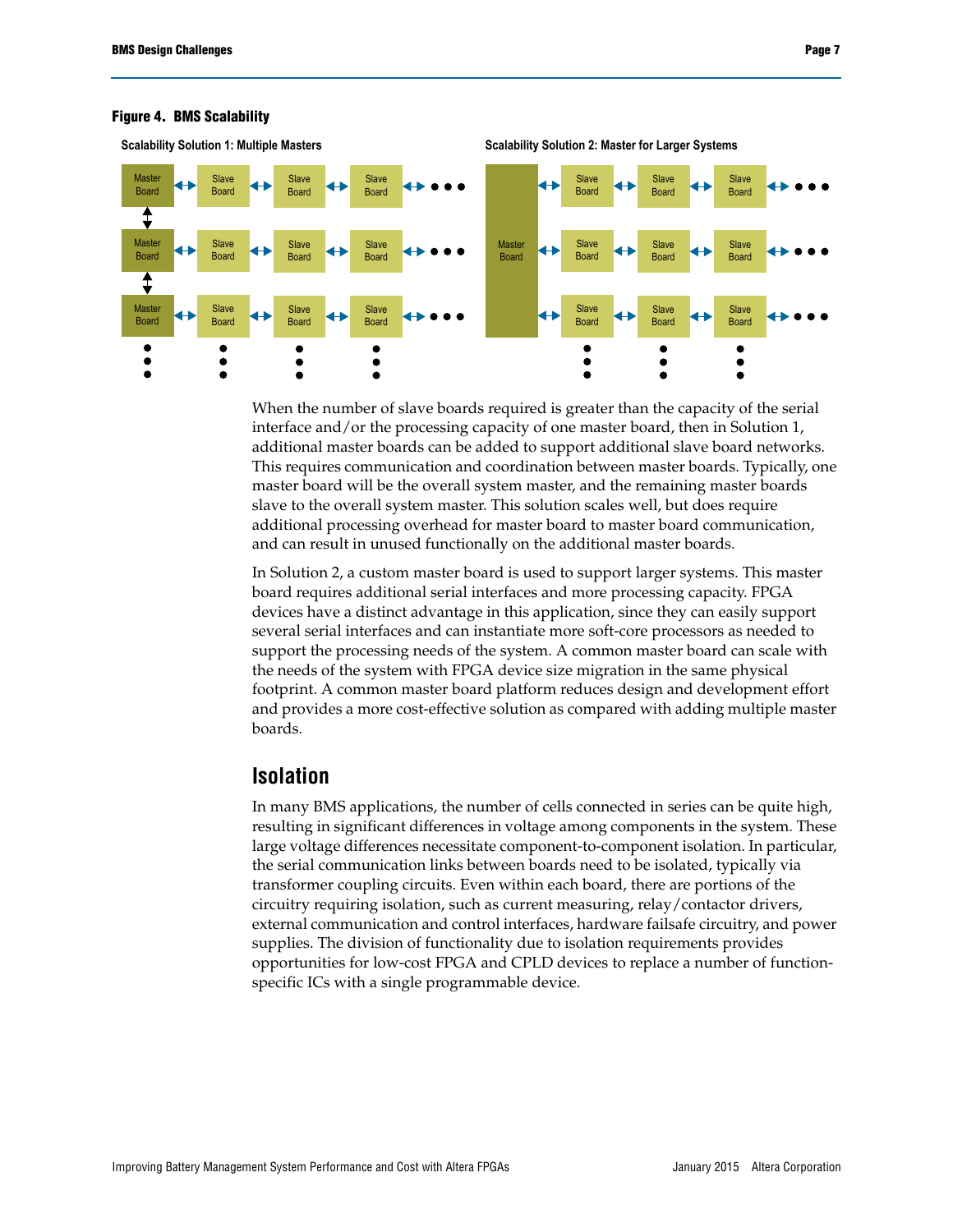### **Safety**

Safety is the primary requirement of a BMS system, especially in automotive and industrial applications where the battery capacity and the transfer of energy into and out of the battery can be very significant and the protection of users is paramount. The BMS needs to be designed and validated with full knowledge of the applicable safety standards for each application. Altera was the first FPGA supplier to achieve IEC 61508 functional safety certification for the industrial market and is in a leading position towards ISO 26262 functional safety certification for automotive applications. The Cyclone® V SoC safety manual and device level FMEDA are available now, and the full qualification to ISO 26262 is expected by mid-2015. The MAX® 10 FPGA will also be supported in a future release of the functional safety pack, TUV Certified to IEC 61508 and ISO 26262. Altera is an active member of the ISO 26262 working group and co-chairs the ISO 19451 PLD sub-group, which helps to drive PLD requirements for the 2nd edition of the ISO 26262 standard. Altera's functional safety approach is a holistic one, which provides guidance in methodology, backed up with qualified tools and safety- ready suite of diagnostics intellectual property (IP) and expert technical support along with certified PLDs. Altera's functional safety documentation, reliability reports and TUV certificate will assist in system certification.

## **Altera Solutions for BMS**

Altera programmable devices provide the following benefits for BMS applications:

For electric vehicles

- *Safety*—Hardware fail-safe logic, dual image configuration (redundant boot image) and ISO26262 support
- *Reliability—Serial protocol customizations for increased robustness and reduced* latency
- *Energy efficiency*—Hardware acceleration of digital filtering for better SOC/SOH estimations to improve battery performance and to off-load the processor
- *Flexibility*—Programmable I/O provides more flexibility in system architecture design

For grid attached storage and industrial applications

- *Reduced system cost and power*—FPGA device migration enables a common hardware platform to scale according to the processing and serial interface requirements of each system.
- *Safety*—Hardware fail-safe logic, dual image configuration (redundant boot image) and IEC61508 support
- *Energy efficiency*—Hardware acceleration of digital filtering for better SOC/SOH calculations to improve battery performance and to off-load the processor
- *Flexibility—Programmable I/O provides more flexibility in system architecture* design. Can support many communication interfaces and various communication protocols in a single device.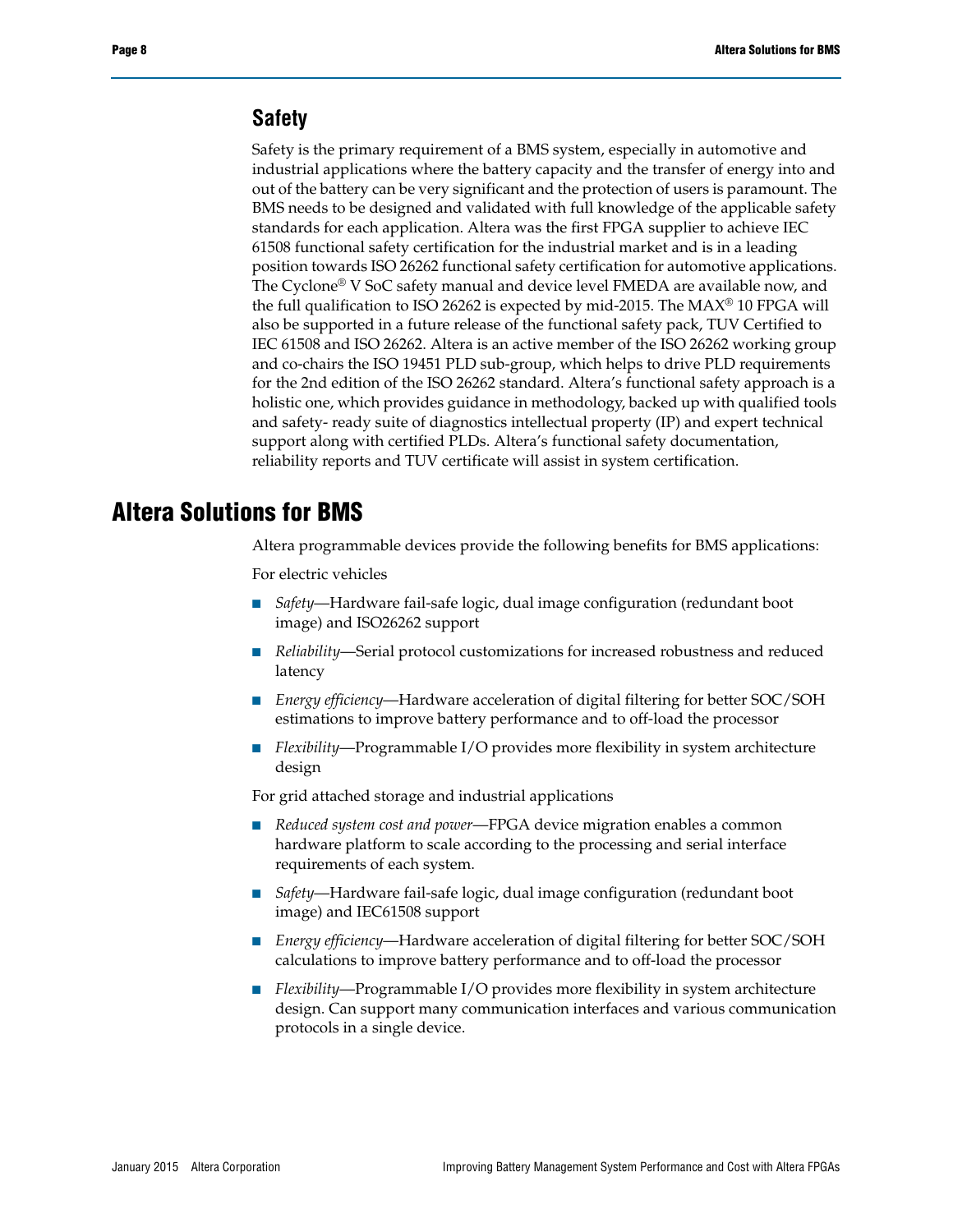- The MAX 10 FPGA with Nios® II soft-core processor and digital filtering for SOC/SOH calculations provides a flexible and cost effective solution to address the serial I/O and processing needs for scalable systems.
- The Cyclone V FPGA with hard processing system provides a high-performance, peripheral-rich single device solution for higher system integration, scalability, and more advanced monitoring and control algorithms.
- The MAX V CPLD proves a low cost, small footprint, lower power solution for slave boards in the distributed BMS architecture.

## **MAX 10 FPGA-Based Master Board**

[Figure 5](#page-8-0) shows the block diagram of the MAX 10 master board FPGA design.



<span id="page-8-0"></span>**Figure 5. MAX 10 Master Board FPGA Design Block Diagram**

The design is centered on the Nios II processor and associated peripherals to support an external flash memory and SRAM for storing and executing software. Serial master blocks are used to communicate with external components as well as with the slave board serial networks. The number of serial masters can scale according to the needs of the system. The Digital Filtering block performs matrix and vector multiplications for Kalman filtering to determine SOC/SOH of the battery cells. The digital filtering block can receive data directly from the slave board serial networks or from the Execution<br>
The design is cent<br>
an external flash r<br>
blocks are used to<br>
board serial netwo<br>
of the system. The<br>
for Kalman filterii<br>
block can receive<br>
Nios II processor.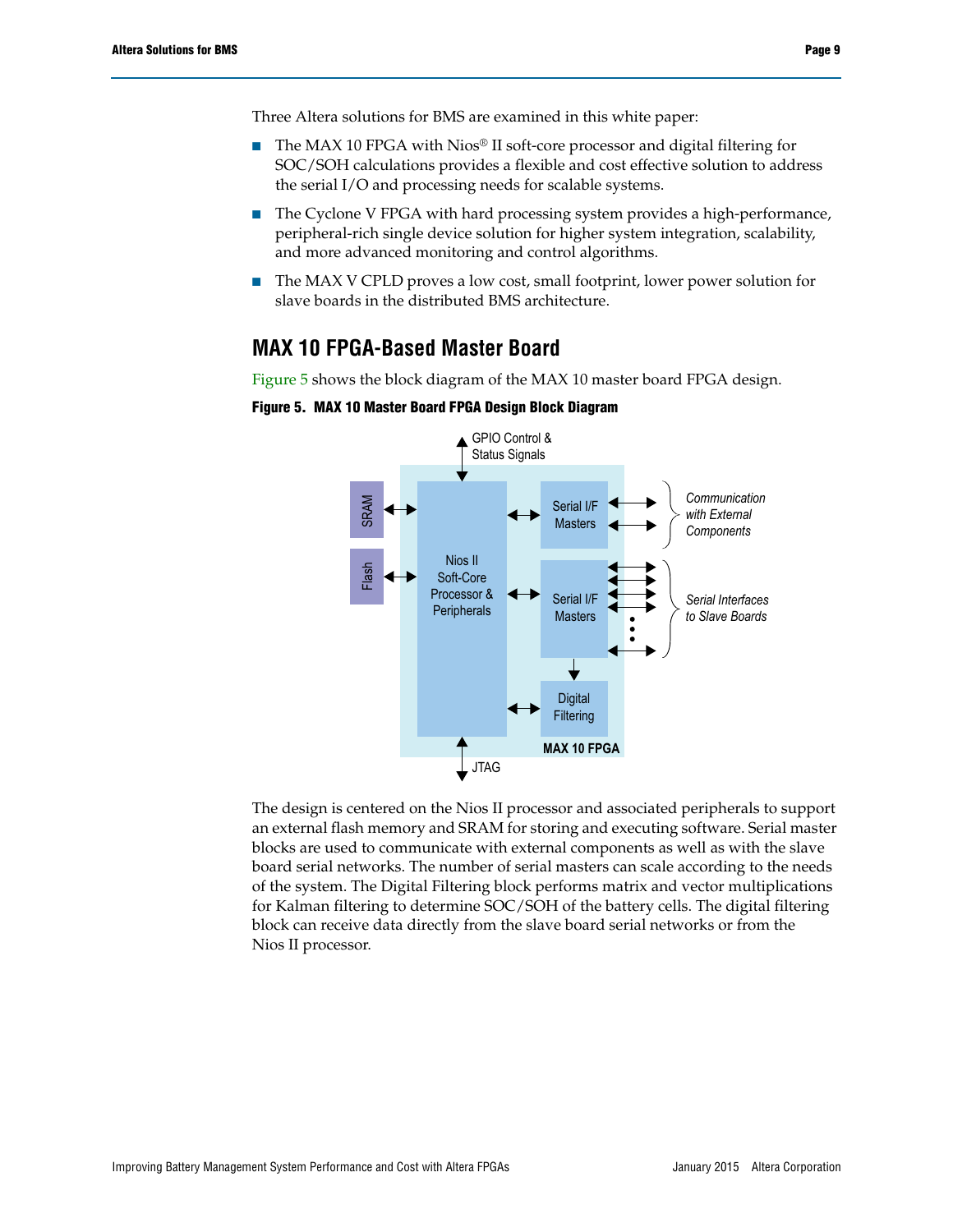| <b>Block</b>             | Logic (LEs) | <b>Memory Blocks</b> | <b>DSP Blocks</b> |
|--------------------------|-------------|----------------------|-------------------|
| Nios and Peripherals     | 4,700       | 17                   | 3                 |
| Serial I/F Masters       | 1,000       | 10                   |                   |
| <b>Digital Filtering</b> | 800         | 4                    | 20                |
| Total                    | 6,500       | 31                   | 23                |
| Available                | 8,064       | 42                   | 24                |
| % Usage                  | 80%         | 74%                  | 96%               |

[Table 1](#page-9-0) lists the FPGA resource estimate for this design targeting a 10M08DF device.

<span id="page-9-0"></span>**Table 1. MAX 10 Master Board FPGA Design Resource Usage Estimate (10M08DF)**

Nios II /f variant with two PIOs, two timers, one dual boot master, one tri-state bridge (flash memory, SRAM), 4 kilobytes (KB) instruction cache, 2 KB data cache, 4 KB of on-board memory. Ten serial masters (serial peripheral interface (SPI), I2C or UART), eight for slave board networks and two for external interfaces.

The design requires approximately 80% of the logic, 74% of the embedded memory blocks, and 96% of the digital signal processing (DSP) blocks. DSP usage is driven by the complexity of the Kalman filtering calculations. MAX 10 FPGA family supports 16 - 144 DSP blocks depending on device size. Each DSP block supports an 18 x 18 bit multiplication. Applications requiring more multipliers will require a different device family, such as the Cyclone V FPGAs.

[Table 2](#page-9-1) summarizes the advantages of the MAX 10 FPGA master board solution.

| <b>Metric</b>         | <b>Typical Cortex-M4 Class</b><br><b>Microprocessor</b> | <b>MAX 10 FPGA With Nios II</b> |
|-----------------------|---------------------------------------------------------|---------------------------------|
| Clock frequency (MHz) | 80-125                                                  | 80-135                          |
| MIPS/MHz              | 1.25                                                    | 1.13                            |
| MIPS performance      | 100-156                                                 | 90-153                          |
| Number of processors  |                                                         | 1 or more                       |
| Custom instructions   | 0                                                       | Up to 256                       |
| Power (mW)            | 150-200                                                 | 170-240                         |
| Serial peripherals    | 2-4 (typical)                                           | $10+$                           |
| Dedicated multipliers | 0                                                       | 16-144                          |

<span id="page-9-1"></span>**Table 2. MAX 10 FPGA-Based Master Board Advantages**

The Altera MAX 10 FPGA with Nios II soft-core processor provides an alternative solution to the ARM® Cortex®-M4-based microprocessors typically used in BMS applications. The MAX 10 FPGA solution provides comparable processor performance and the flexibility to add custom instructions and hardware accelerators, or to instantiate multiple soft-core processors to meet the processing needs of the system. The MAX 10 FPGA solution also provides serial peripheral scalability for large systems, and dedicated multipliers for digital filtering for SOC/SOH calculations. The MAX 10 FPGA solution is more cost effective and requires less power in large scale battery packs that are beyond the serial interfacing capabilities and/or processing capacity of a single microprocessor-based solution. Processor comparison and digital filtering are examined in more detail in the following sections.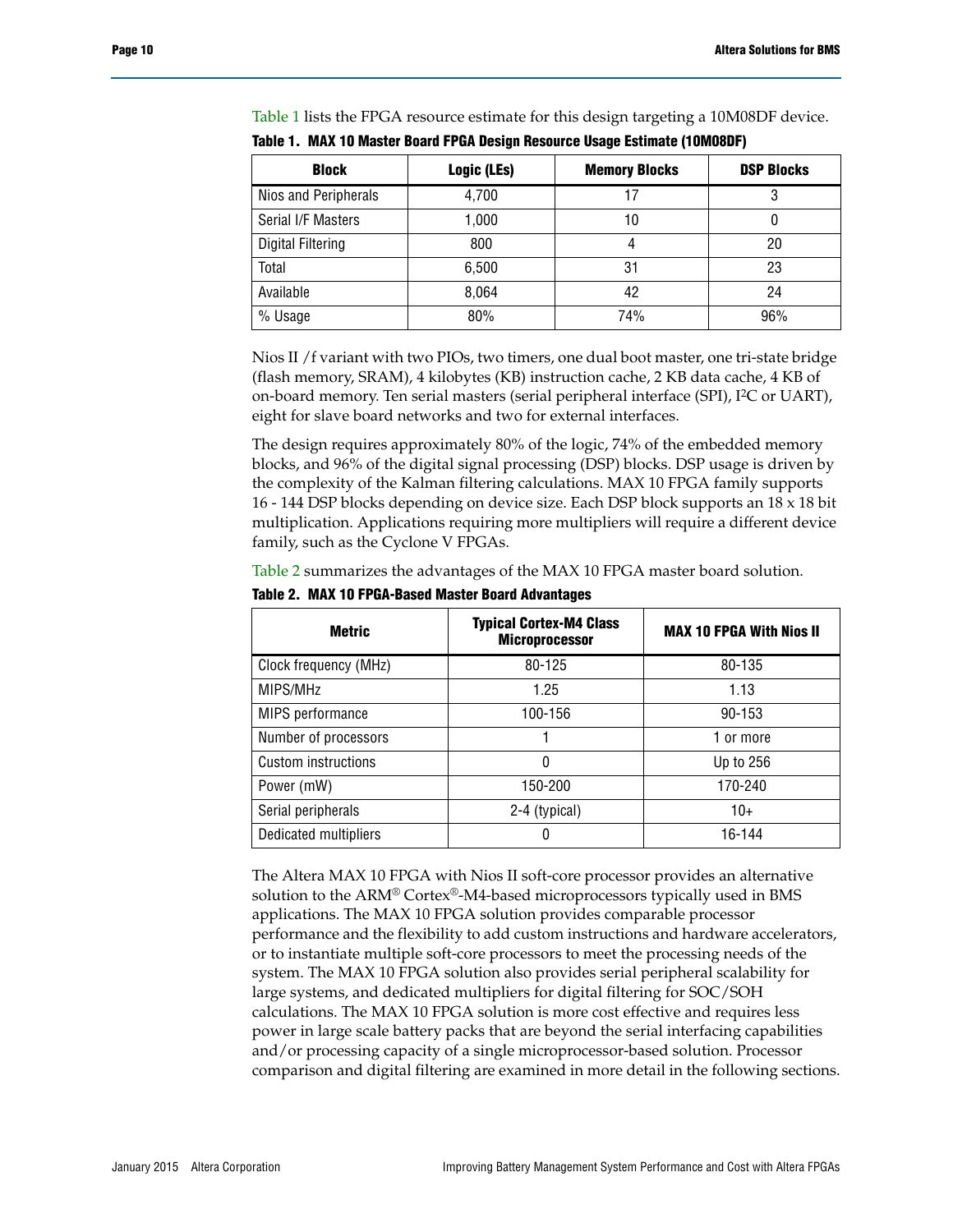#### *Microprocessor Replacement*

In a modular, master-slave BMS architecture, the processor on the master board is responsible for managing all the serial interfaces to the slave boards to obtain voltage and temperature measurements, controlling cell balancing, calculating SOC/SOH, managing the battery pack, and interfacing with external devices. The ARM Cortex-M4 low-power RISC processor core is intended for incorporation into microcontroller systems that include a moderate mix of external interfaces, making it a good match with BMS requirements. This core is available in many microcontroller products from a number of vendors, and for BMS applications, typically operates at 80 - 125 MHz with a performance of 1.25 MIPS/MHz (Dhrystones 2.1 benchmark). There are some ARM Cortex-M4 based microprocessors that operate at higher frequencies (200 MHz+), but these devices are at a higher price point and have a richer mix of peripherals than is commonly used in BMS applications. In comparison, the Altera Nios II soft-core processor in a MAX 10 FPGA can operate at 80 - 135 MHz with a performance of 1.13 MIPS/MHz. Therefore, the Nios II processor is comparable to the ARM Cortex-M4 based microprocessors typically used in BMS applications in both clock frequency and performance. The Nios II processor has the distinct advantage of being able to use the FPGA fabric to implement custom instructions or hardware accelerators to increase the effective performance of the processor significantly higher than the values shown in [Table 2](#page-9-1). Multiple Nios II processors can also be instantiated in a single FPGA device to support the processing needs of the system.

For power consumption it is important to make the comparison at the device level, taking into account the processor core and the peripherals. The microprocessors presented above have power consumption in the range of 150 - 200 mW. In comparison, the MAX 10 FPGA (10M08DF) power consumption for the equivalent MIPS performance is 170 - 240 mW. This estimate is based on Altera's PowerPlay Early Power Estimator with device utilization at 75% for all resource types (logic, memory, and multipliers). The Nios II /f variant with peripherals requires approximately 60% of the logic, 40% of the memory, and 15% of the multipliers in the MAX 10 FPGA. This leaves room to add additional peripherals or hardware accelerators as needed.

Therefore, at a device level, the MAX 10 FPGA power dissipation is comparable to the microprocessor. In the scalability scenario in [Figure 4](#page-6-0), where the microprocessor does not have sufficient serial interfaces, one MAX 10 FPGA has lower overall system power consumption as compared with two or more master boards.

A direct cost comparison of the ARM Cortex-M4 based microprocessors and the Altera 10M08DF device is difficult due to the various mixes of peripherals in the microprocessor devices. Typically, ARM Cortex-M4 based microprocessors are more cost effective than a comparable MAX 10 device. However, at the system level, when the number of serial networks in the BMS exceed the capabilities of the microprocessor devices or the SOC/SOH calculations exceed the capacity of the microprocessor, the MAX 10 FPGA solution is more cost effective than a higher performance microprocessor or a multi-microprocessor, or multi-master board solution. This scenario is most common in grid attached storage and industrial applications where the number of cells in the system is very high. Typical master board cost savings and power savings is approximately one half, using a single FPGA-based master board, where two (or more) microprocessor-based master boards would otherwise be required.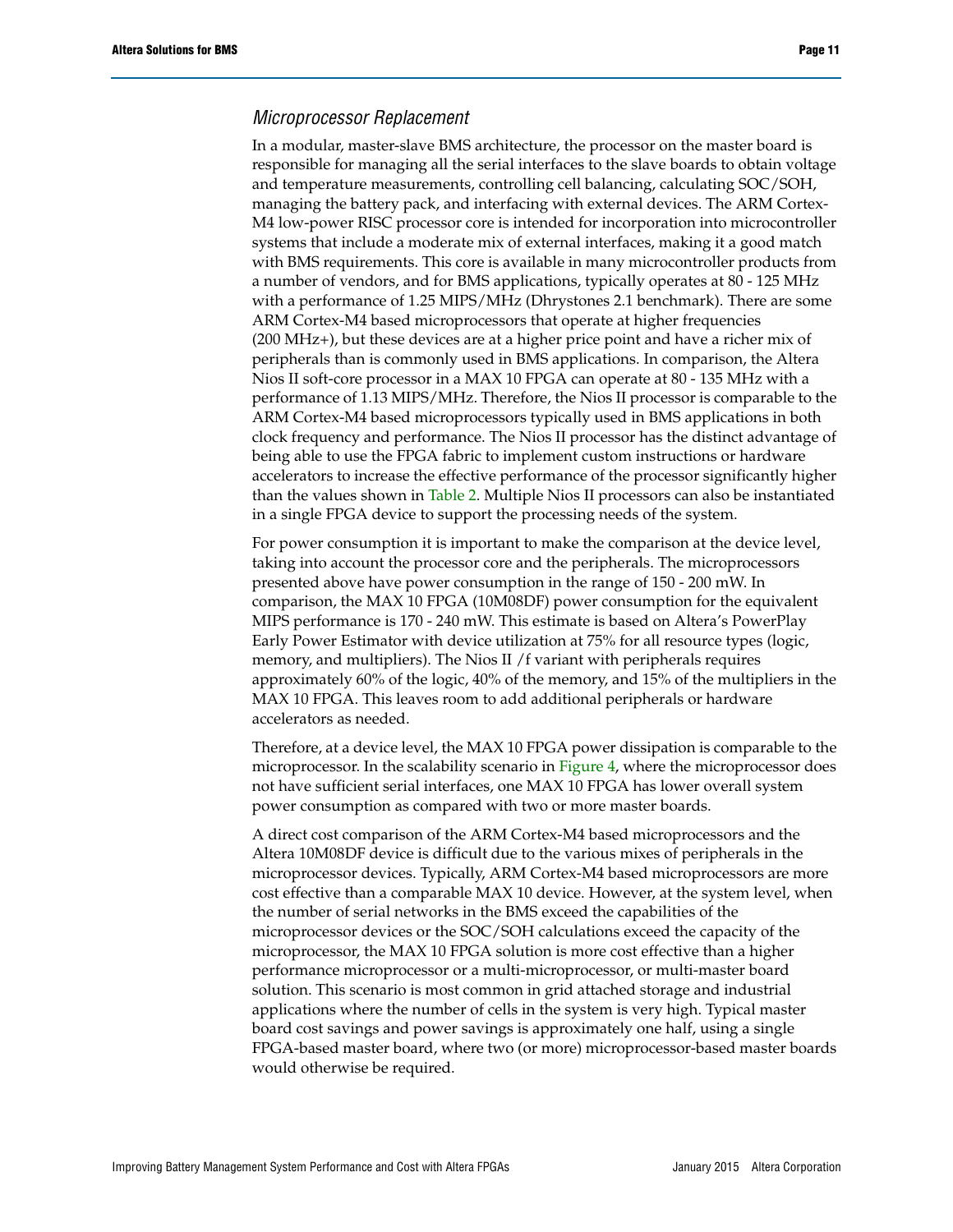### *Math Processor*

The most computationally intense operation in a BMS is the calculation of the battery pack SOC and SOH. These calculations require numerous data inputs including cell voltages, temperatures, rate of charge and discharge, number of charge/discharge cycles, age of cells, and so on. SOC and SOH algorithms are an on-going subject of research at universities and in industry. Common methods for calculating SOC and SOH use Kalman filtering. Kalman filters calculate an estimated state of a system and the variance (or uncertainty) of the estimate. In a two-step process, the Kalman filter calculates a prediction of the next state of the system, then uses external measurements to update (or correct) the prediction and the variance of the estimate. The predictor-corrector equations are updated at each time step. The Kalman filter calculations require large matrix and vector multiplications that can be a significant drain on the processing capacity of the main processor in the BMS.

In a Kalman filter, the state of the system is expressed as a column vector with one entry for each state controlled by the Kalman filter. Similarly, the filter uses a column vector of system control inputs, and a column vector of system measurements. Matrices are used to represent the state estimate variance, state transition model, control input model and state observation model. In a BMS, the size of the vectors and matrices in the Kalman filter can be quite large and require a significant number of calculations for the main board processor. FPGA devices have dedicated hardware for multipliers that can be used for matrix and vector multiplication to reduce the load on the processor. FPGA device fabric can also be used to augment the dedicated hardware multiplier blocks.

## **Master Board Cyclone V with Hard Processor System**

In very large BMS applications, there is a need for an integrated single-chip solution with Ethernet, USB, and CAN interfaces, additional processing capability for complex SOC/SOH calculations, and the flexibility of FPGA fabric for serial interface scalability and hardware accelerator blocks. The Altera Cyclone V FPGA with hard processor system can meet these requirements.

The block diagram of the FPGA design is shown in [Figure 6.](#page-11-0)

<span id="page-11-0"></span>

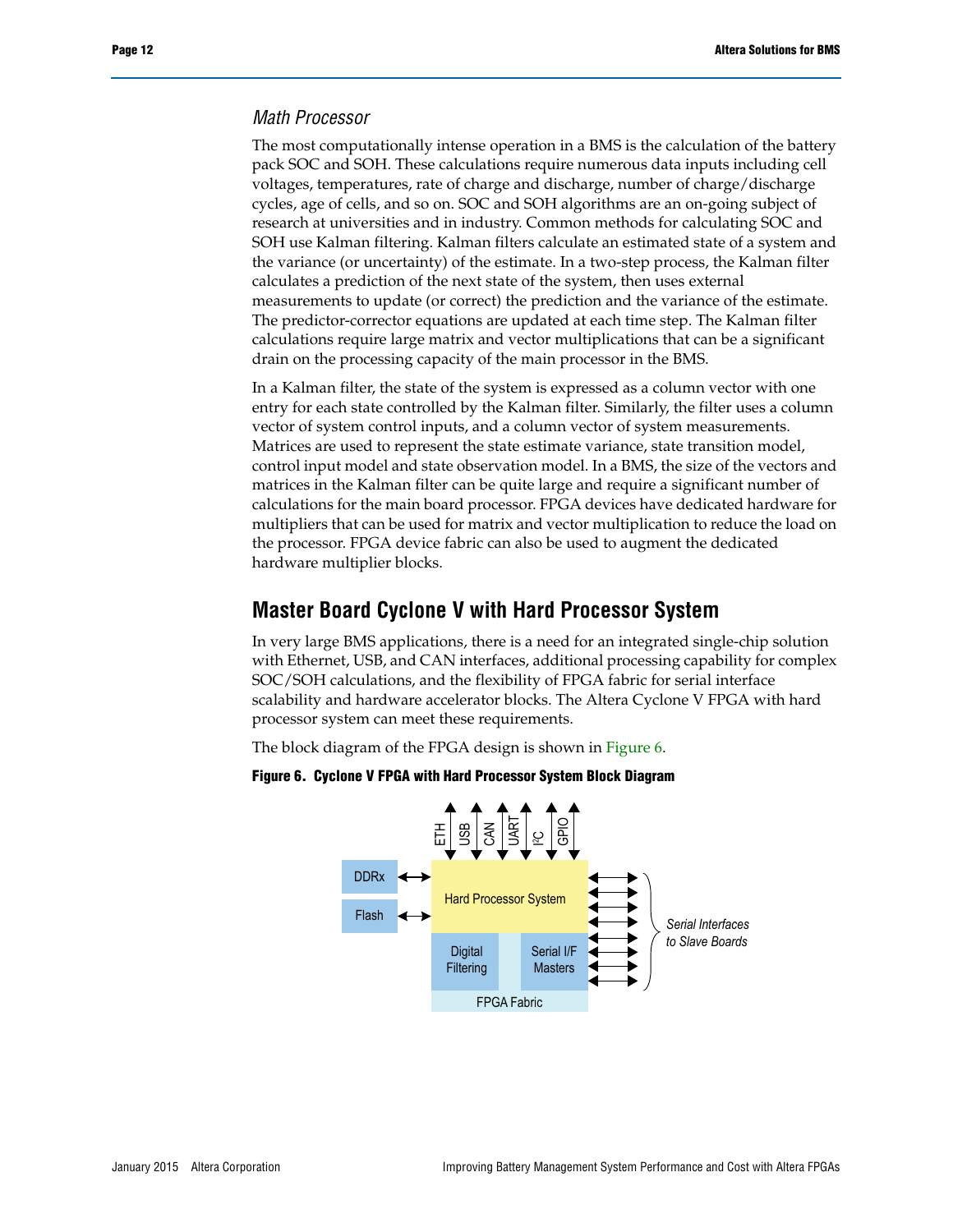The Cyclone V FPGA is divided into two portions: the hard processor system and the FPGA fabric. The hard processor system includes one or two ARM Cortex-A9 processors as well as hard-blocks for interfacing with flash memory and SDRAM and peripheral blocks for interfacing with Ethernet, USB, CAN, UART, I2C, SPI, and GPIO interfaces. The FPGA fabric is used to add additional soft-core serial I/F masters for scalability. The digital filtering block takes advantage of the DSP blocks in the FPGA fabric for hardware acceleration of SOC/SOH calculations. Altera has a reference design that uses both the ARM Cortex-A9 processor and the FPGA fabric in the Cyclone V FPGA to implement an extended Kalman filter.

The rich mix of peripherals in the Cyclone V hard processor system opens up opportunities for remote monitoring and control of the BMS over the Internet, communication with other peripherals or hosts over the USB interfaces, and communication with other industrial devices over the CAN interfaces.

Admittedly, the Cyclone V FPGA is a higher performance solution than the typical BMS processor solution. However, in large systems, where the alternative is two or more master boards to support the number of serial networks, and the computational requirements of SOC/SOH calculations, the Cyclone V FPGA becomes a more compelling single chip solution. The Cyclone V FPGA solution is especially appealing in large grid attached storage applications.

## **MAX V CPLD Slave Board – Distributed BMS Architecture**

In distributed BMS architectures, each slave board performs cell voltage and temperature measurements, cell balancing, and interfacing with other slave boards and the master board, typically via daisy-chained serial networks. Very small board size, low power, and low cost are essential for the slave boards, since there is one board for each cell in the battery pack. The Altera MAX V CPLD is well suited for this application.

The MAX V CPLD is a low-cost, low-power, non-volatile CPLD requiring a single external voltage supply, and is available in package sizes as small as 4.5 x 4.5 mm.

[Figure 7](#page-12-0) shows the block diagram of the MAX V CPLD design



#### <span id="page-12-0"></span>**Figure 7. MAX V CPLD Slave Board Distributed BMS Architecture (CPLD Block Diagram)**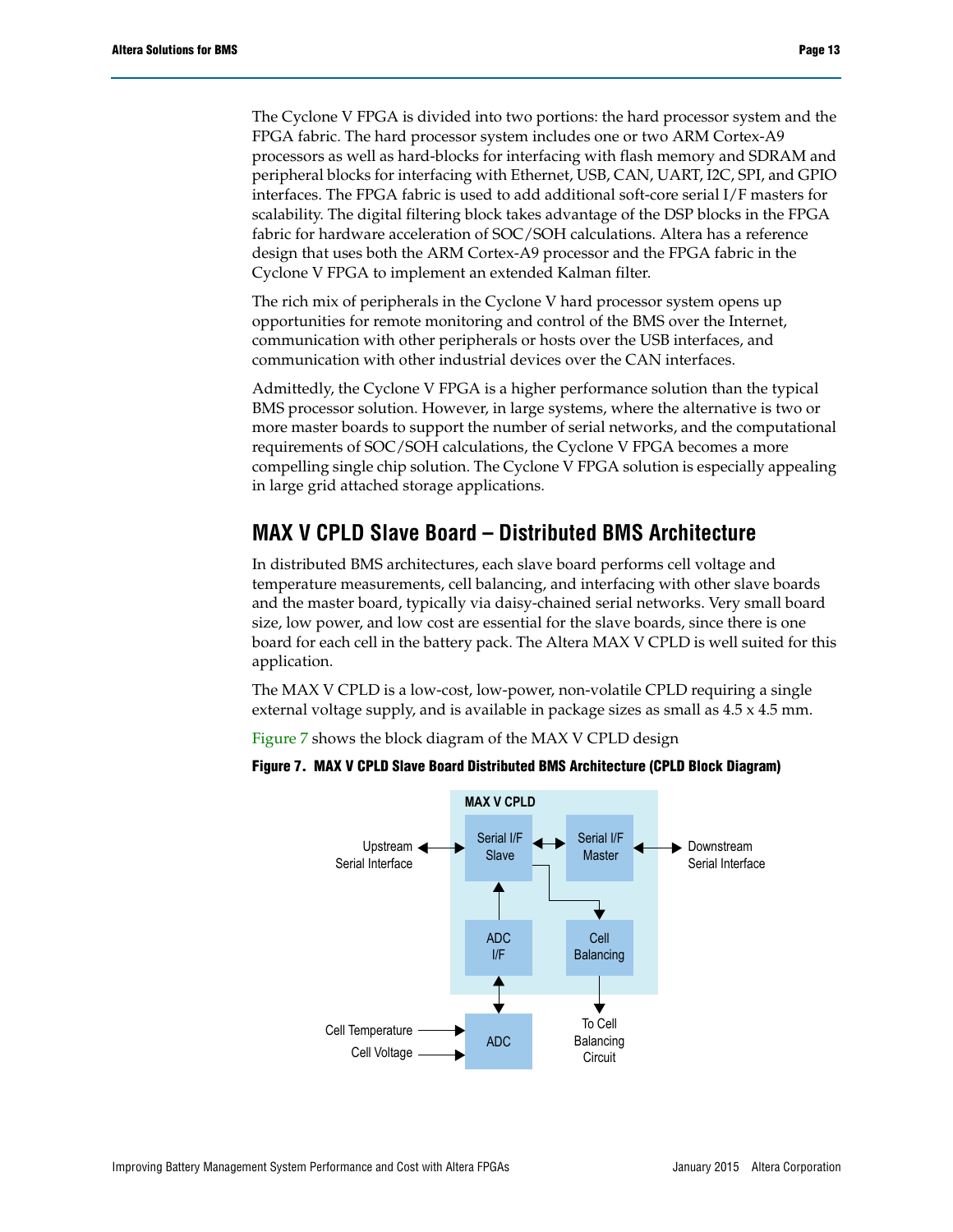The serial I/F slave and serial I/F master blocks interface with the daisy-chained serial network. The analog-to-digital (ADC) I/F block controls an external ADC to measure cell voltage and temperature. The cell balancing block receives instructions from the master board processor to control external cell balancing circuitry.

ADCs for cell voltage monitoring must support differential inputs with an input range of up to 5 V (for lithium-ion cells). 16 bit delta-sigma ADCs with frequency programmable noise filters are typically used in this application. These features are not usually found in ADCs included in some microprocessor products. Therefore a separate ADC is required.

[Table 3](#page-13-1) shows the CPLD resource estimate for this design.

| <b>Block</b>          | Logic (LEs) | I/O Pins |
|-----------------------|-------------|----------|
| Serial I/F Slave      | 50          |          |
| Serial I/F Masters    | 50          |          |
| ADC I/F               | 50          |          |
| <b>Cell Balancing</b> | 25          |          |
| Total                 | 175         | 16       |
| Available             | 240         | 52       |
| % Usage               | 73%         | 31%      |

<span id="page-13-1"></span>**Table 3. Slave Board, Distributed BMS Architecture, Resource Usage Estimate** *[\(1\)](#page-13-0)*

**Note:**

<span id="page-13-0"></span>(1) Assumes SPI serial interfaces and serial interface with ADC

The design requires approximately 73% of the logic and 31% of the external pins of a 5M240Z device in the 68-pin MBGA package. The MAX V devices also have 8,192 bits of user flash which can be used for storing information about the battery cell such as serial number and manufacturing date.

In comparison, this functionality is typically implemented using an 8 bit MCU, 28-pin QFN package (6 mm x 6 mm), with  $850 \mu W$  maximum power. The MAX V CPLD 5M240Z in the 68 pin MBGA package is 5 mm  $\times$  5 mm and consumes 820  $\mu$ W maximum power. The MAX V CPLD solution is a smaller area and lower power solution than the 8 bit MCU.

### **BMS Serial Networks**

In both distributed and modular BMS architectures, the serial interfaces between boards are critical for system performance. These serial interfaces must be highly reliable communication channels that can operate even in very electromagnetically noisy environments and in some applications, over long distances and/or wide temperature ranges. The selection of components for the physical level of these serial interfaces and the selection of communication protocol are essential to obtain highly reliable and robust communication between boards.

In larger daisy chain networks, the latency introduced by each slave board can have a significant impact on the network capacity. A low-latency serial network can increase the number of slave boards that a serial network can support, or conversely, can reduce the operating frequency of the serial network, thus increasing network reliability. In a microprocessor-based solution, the processor must control the upstream and downstream serial peripherals separately, and transfer data between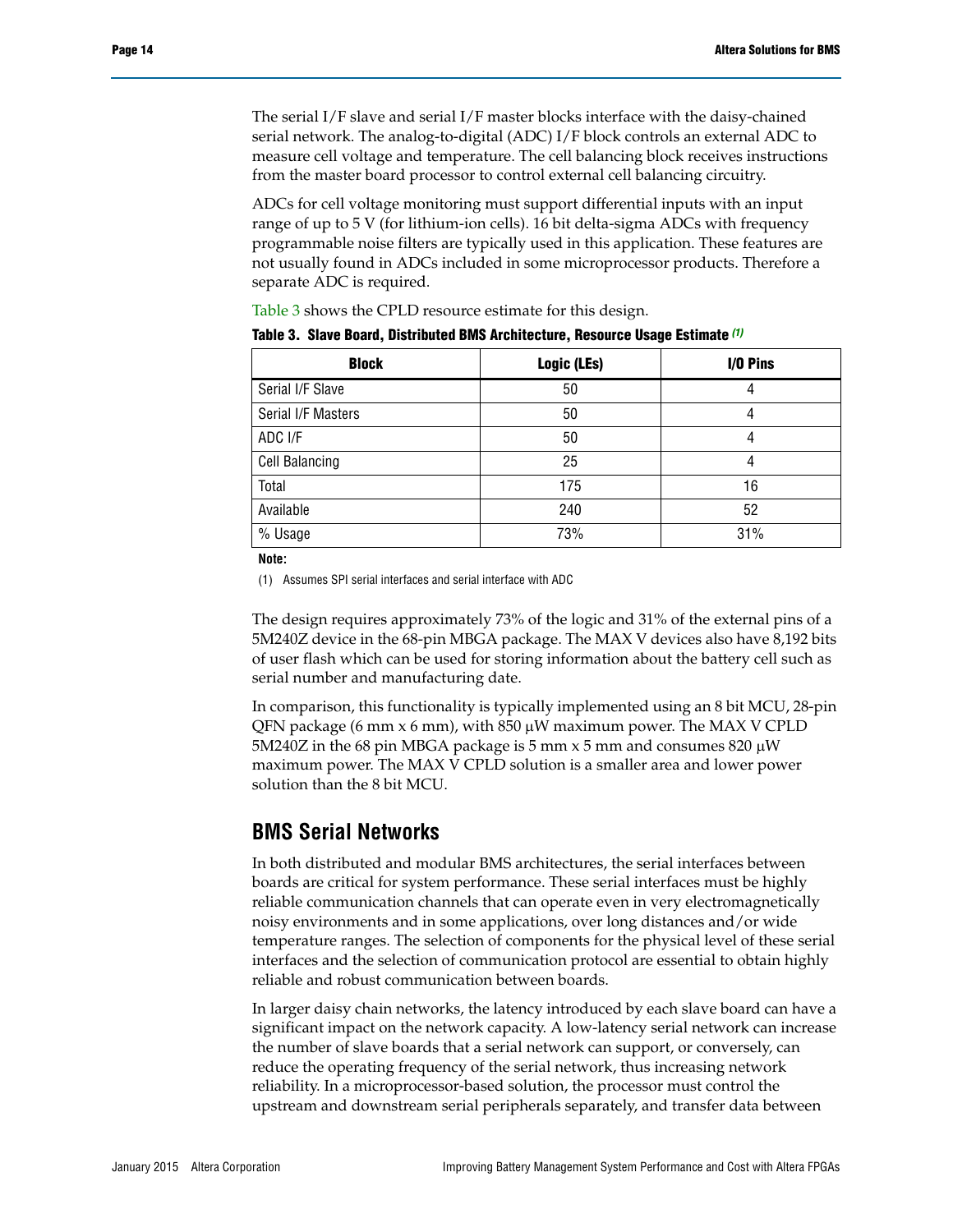serial peripherals. This can add significant delay between the upstream and downstream networks. By comparison, programmable logic devices can implement the serial peripherals in logic fabric and transfer data between networks with minimal delay, possibly as low as a few clock cycles. A programmable logic implementation can increase the number of slaves on a serial network for a given bandwidth and system scan period by two times or more, as compared to an implementation in which both upstream and downstream channels are managed by a single microprocessor.

Serial network performance and robustness can also be improved by adding error checking and correction to the communication protocol. With a minimal increase in data payload size, the performance and robustness of the serial interfaces can be significantly improved. CPLDs and FPGAs can implement error checking and correction to the communication protocol in the device fabric with minimal latency. In comparison, microprocessor serial peripherals typically do not support error checking and correction. Adding this functionally to the protocol in software significantly increases the serial interface latency. Programmable logic devices are well suited to implement low latency, serial protocol customization for improved network performance and robustness.

## **Conclusion**

This white paper has presented the primary functional requirements of a BMS and typical BMS architectures. BMS design challenges were discussed and opportunities for Altera programmable devices identified. Three specific opportunities were explored and performance and cost compared with existing solutions. In particular the MAX 10 FPGA family is well suited for BMS and system monitoring applications.

For further assistance selecting an Altera programmable device for BMS or other system monitoring applications refer to the "Further Information" section.

## **Further Information**

- Altera MAX 10 FPGAs [www.altera.com/devices/fpga/max-10/max-10-index.html](http://www.altera.com/devices/fpga/max-10/max-10-index.html)
- Nios II Processor [www.altera.com/devices/processor/nios2/ni2-index.html](http://www.altera.com/devices/processor/nios2/ni2-index.html)
- Altera Cyclone V SoC [www.altera.com/devices/fpga/cyclone-v-fpgas/cyv-index.jsp](http://www.altera.com/devices/fpga/cyclone-v-fpgas/cyv-index.jsp)
- Altera MAX V CPLDs [www.altera.com/devices/cpld/max-v/mxv-index.jsp](http://www.altera.com/devices/cpld/max-v/mxv-index.jsp)
- Altera Automotive Safety [www.altera.com/end-markets/auto/safety/aut-safety.html](http://www.altera.com/end-markets/auto/safety/aut-safety.html)
- White Paper: *Advanced System Management with Analog Non-Volatile FPGAs* www.altera.com/literature/wp/wp-01230-advanced-system-management-withanalog-non-volatile-fpgas.pdf
- White Paper: *Extended Kalman Filter* [www.altera.com/literature/ds/Extended\\_Kalman\\_Filter.pdf](http://www.altera.com/literature/ds/Extended_Kalman_Filter.pdf)
- White Paper: *Five Ways to Build Flexibility into Industrial Applications with FPGAs* [www.altera.com/literature/wp/wp-01154-flexible-industrial.pdf](http://www.altera.com/literature/wp/wp-01154-flexible-industrial.pdf)